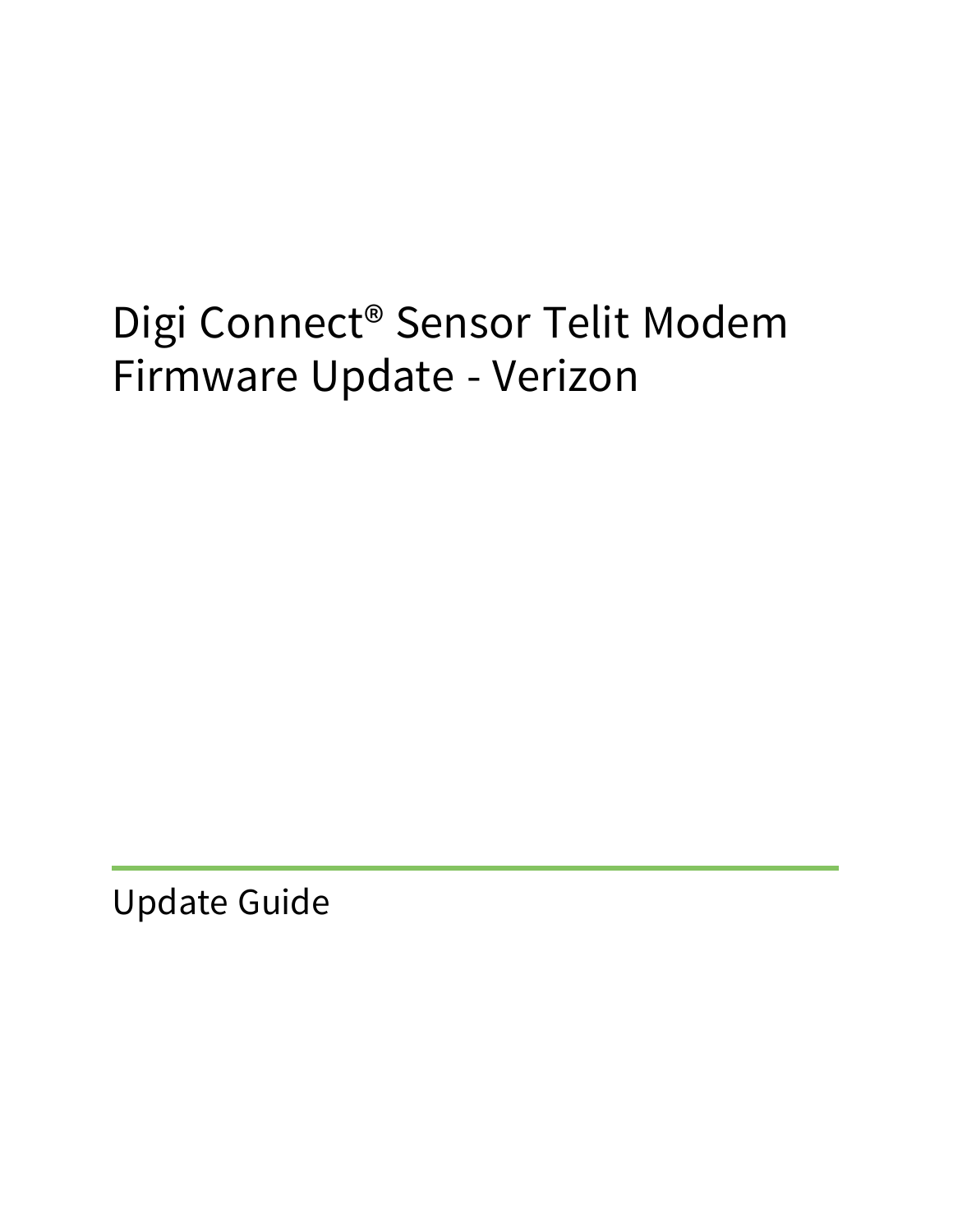# **Revision history—90002339**

| <b>Revision</b> | <b>Date</b>   | Description     |
|-----------------|---------------|-----------------|
|                 | February 2019 | Initial release |

# **Trademarks and copyright**

Digi, Digi International, and the Digi logo are trademarks or registered trademarks in the United States and other countries worldwide. All other trademarks mentioned in this document are the property of their respective owners.

© 2019 Digi International Inc. All rights reserved.

# **Disclaimers**

Information in this document is subject to change without notice and does not represent a commitment on the part of Digi International. Digi provides this document "as is," without warranty of any kind, expressed or implied, including, but not limited to, the implied warranties of fitness or merchantability for a particular purpose. Digi may make improvements and/or changes in this manual or in the product(s) and/or the program(s) described in this manual at any time.

## **Warranty**

To view product warranty information, go to the following website: [www.digi.com/howtobuy/terms](http://www.digi.com/howtobuy/terms)

## **Send comments**

**Documentation feedback**: To provide feedback on this document, send your comments to [techcomm@digi.com](mailto:techcomm@digi.com).

# **Technical support**

**Digi Technical Support**: Digi offers multiple technical support plans and service packages to help our customers get the most out of their Digi product. For information on Technical Support plans and pricing, visit us at [www.digi.com/support](http://www.digi.com/support). For questions or assistance contact Technical Support at [tech.support@digi.com.](mailto:tech.support@digi.com)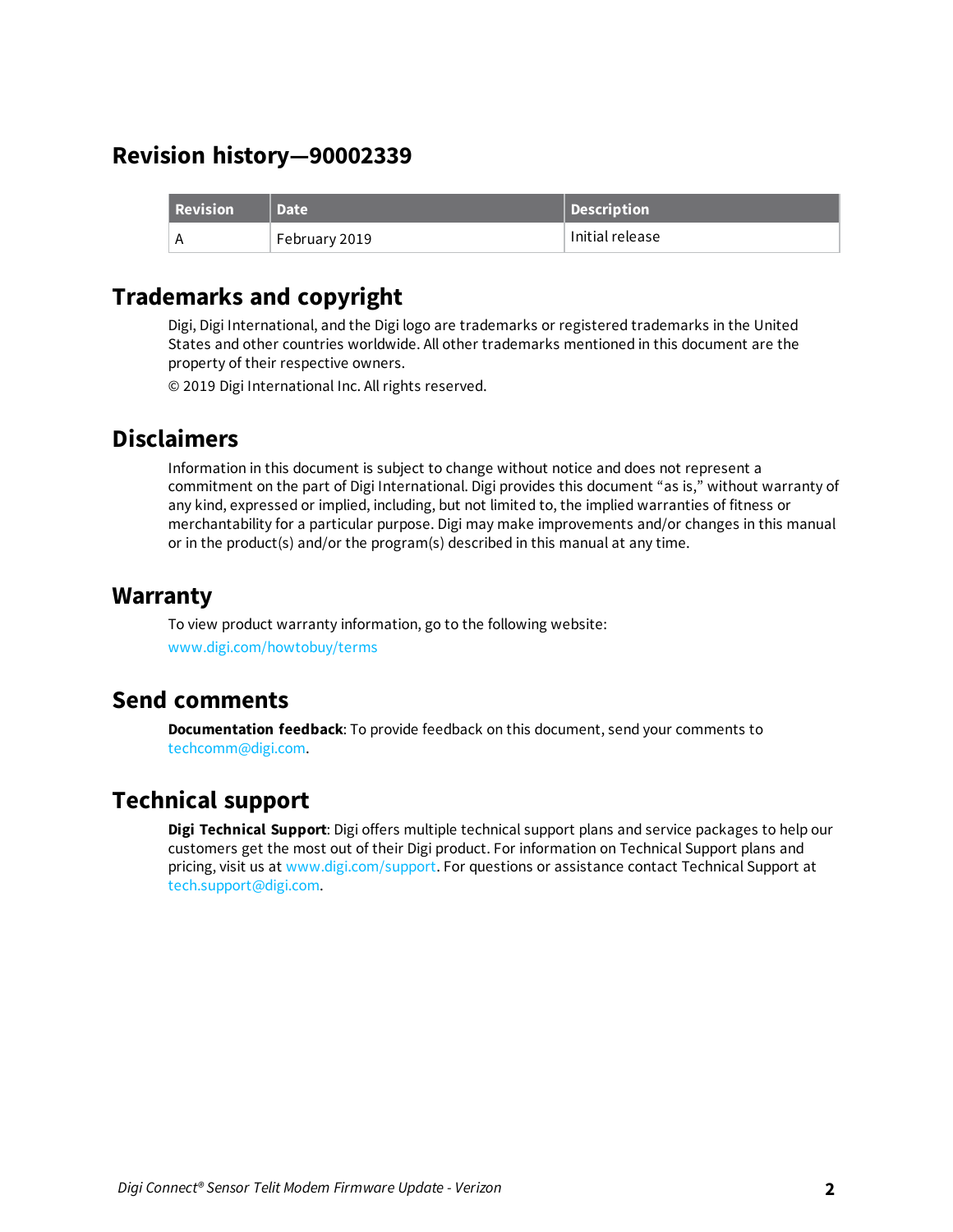# **Contents**

# Verizon network changes: Digi [Connect®](#page-3-0) Sensor

# [Determine](#page-4-0) if an update is needed

# Update the modem [firmware](#page-6-0) over the air (FOTA)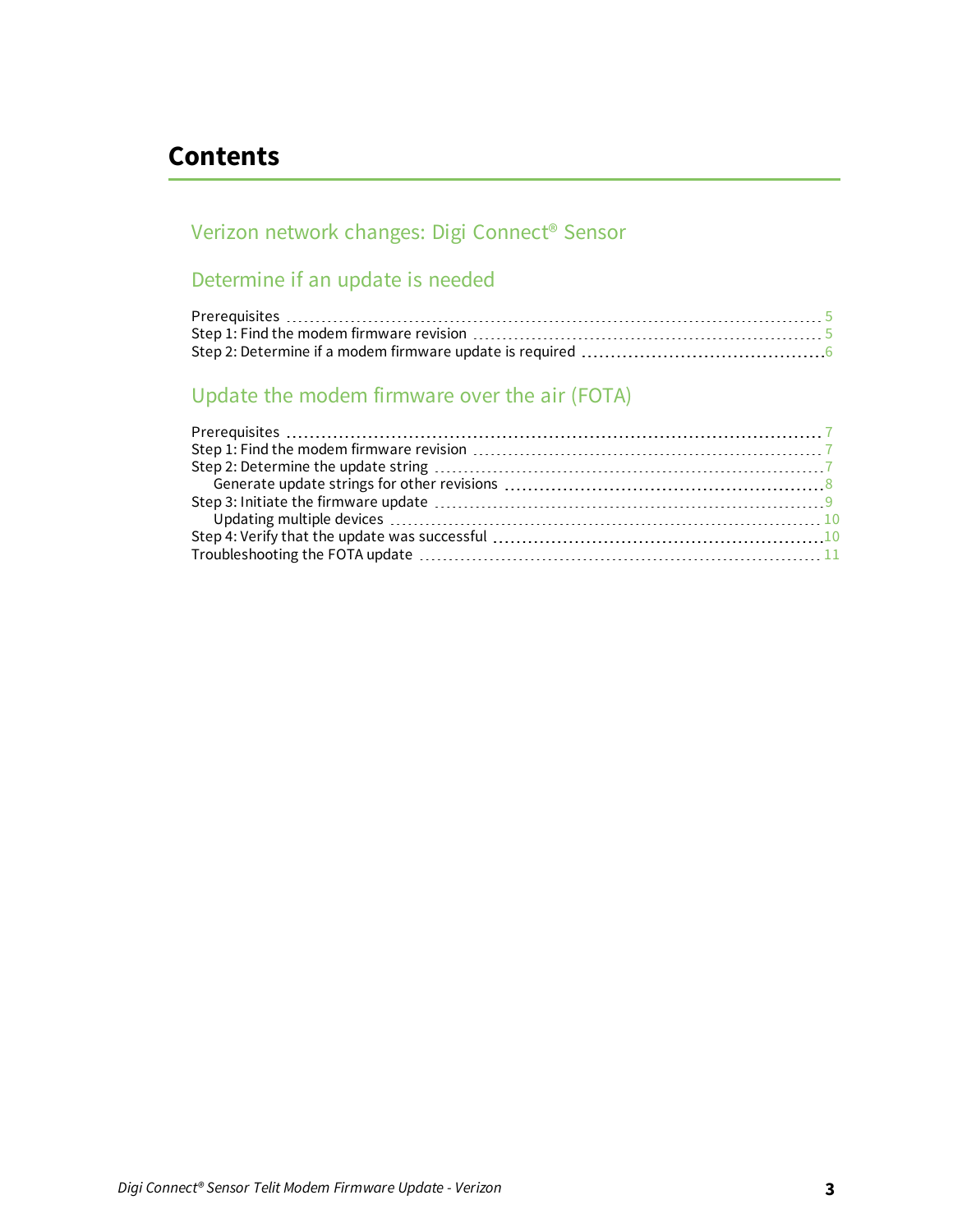# <span id="page-3-0"></span>**Verizon network changes: Digi Connect® Sensor**

This document describes how to update cellular modem firmware to comply with Verizon network changes occurring on March 30th, 2019.

It applies to the Digi Connect Sensor+ containing one of these LTE modems:

| Model           | <b>Description</b>             | <b>Revisions</b>                          |
|-----------------|--------------------------------|-------------------------------------------|
| Telit LE910-NA1 | Single SKU<br>AT&T and Verizon | 20.00.012.4<br>20.00.012.7<br>20.00.522.4 |
| Telit LE910-SV1 | Verizon                        | 20.00.522.7                               |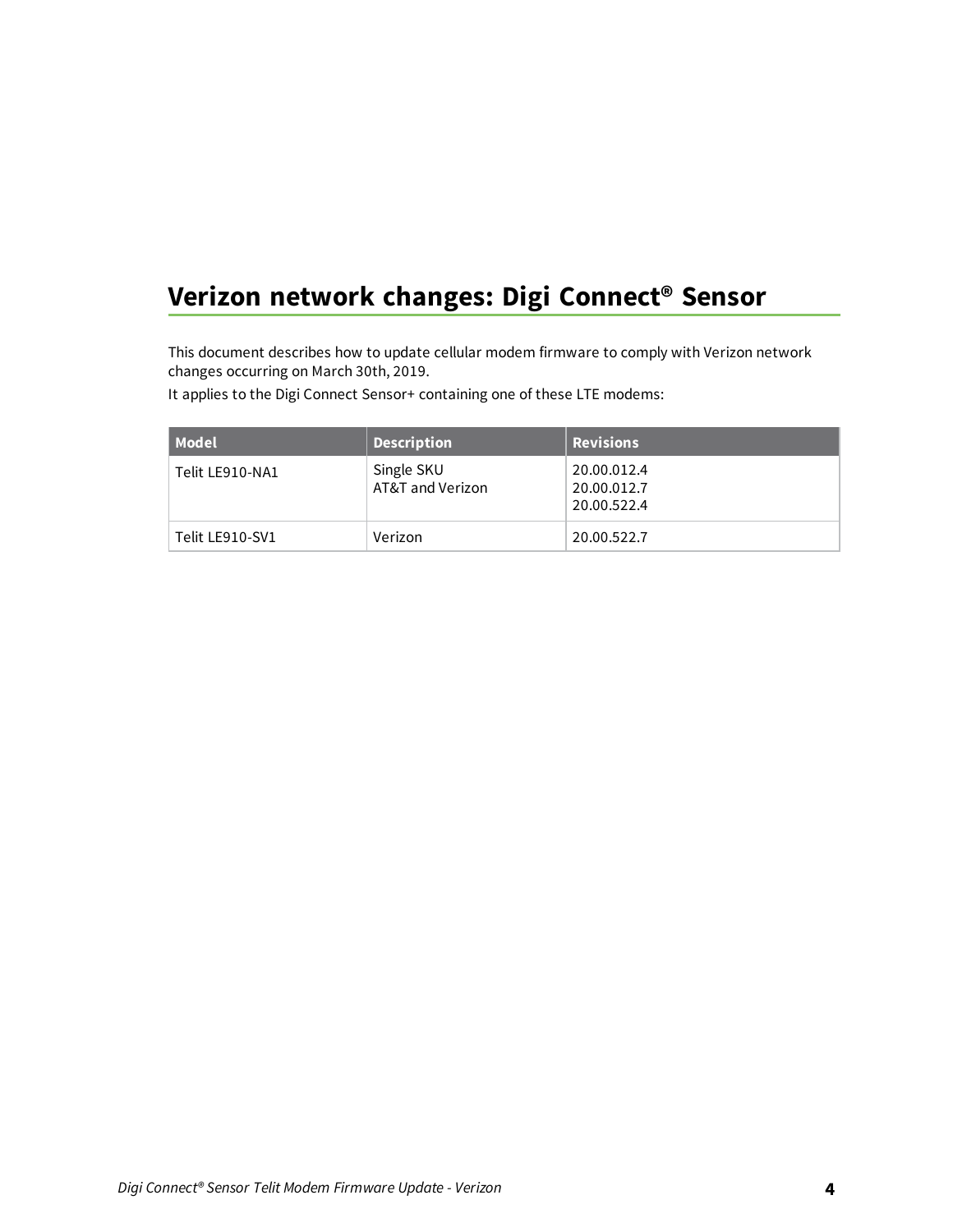# <span id="page-4-0"></span>**Determine if an update is needed**

This process is done in Digi Remote Manager.

## <span id="page-4-1"></span>**Prerequisites**

- Remote manager account
- Device ID of the Connect Sensor to update

## <span id="page-4-2"></span>**Step 1: Find the modem firmware revision**

- 1. Open a web browser and navigate to [https://remotemanager.digi.com.](https://remotemanager.digi.com/)
- 2. Log into your account.
- 3. Click on the **Device Management** tab.
- 4. Find your device using the device ID.
- 5. Double-click on the device ID to open the device properties.
- 6. Select **System Information > Mobile Information**.
- 7. Note the current revision number in the **Revision** field.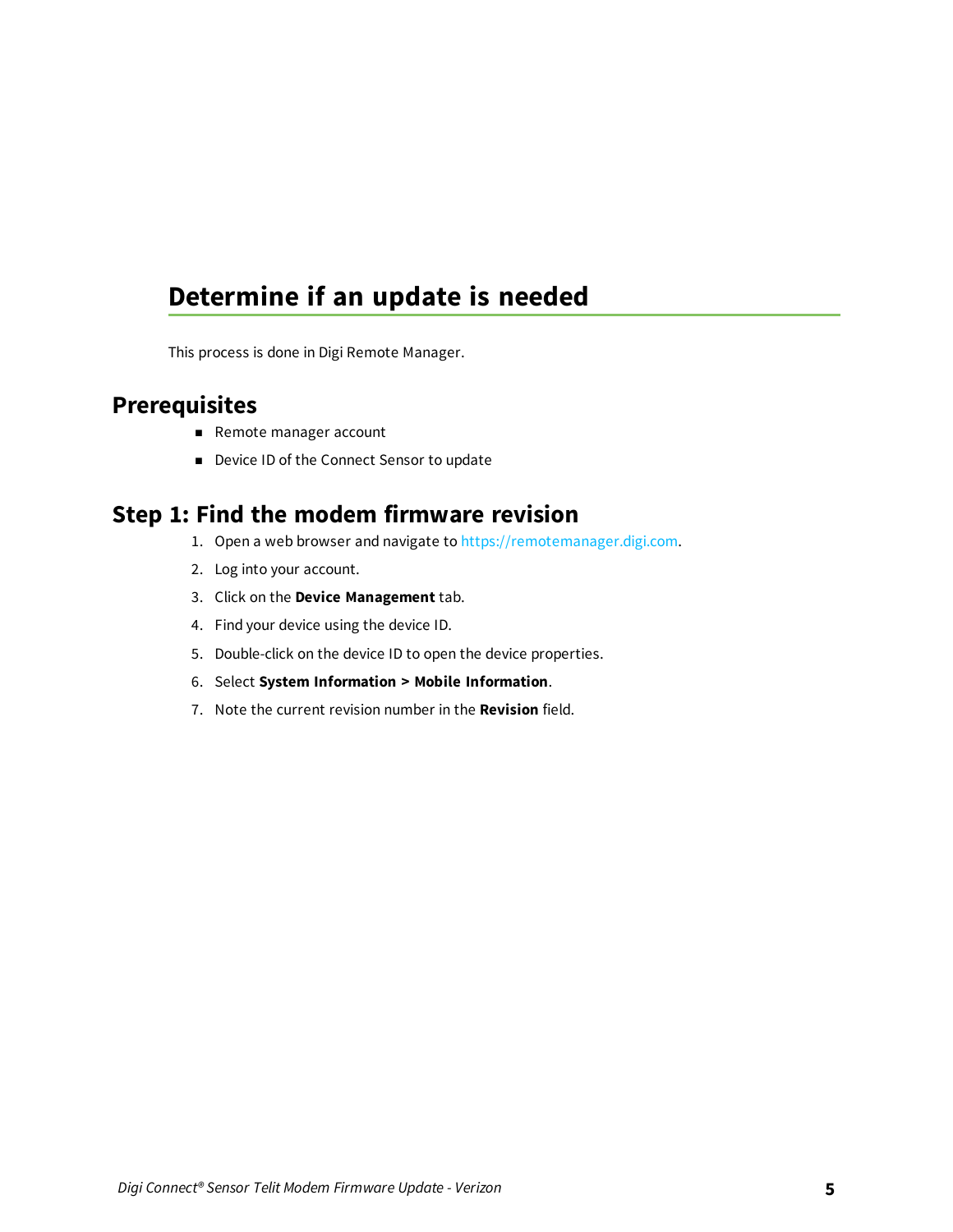| DIGI!                      | <b>REMOTE MANAGER</b>                                                                                                                                                                                                 | Dashboard                                                                                                                                                                                                                                                                        | <b>Device Management</b>                                                                                                                                                   |                           |                  |
|----------------------------|-----------------------------------------------------------------------------------------------------------------------------------------------------------------------------------------------------------------------|----------------------------------------------------------------------------------------------------------------------------------------------------------------------------------------------------------------------------------------------------------------------------------|----------------------------------------------------------------------------------------------------------------------------------------------------------------------------|---------------------------|------------------|
| <b>M</b> Devices           | * XBee Networks                                                                                                                                                                                                       | <b>M</b> Alarms 5                                                                                                                                                                                                                                                                | $\Phi$ Operations                                                                                                                                                          | <b><i>O</i></b> Schedules | <b>W</b> Carrier |
| Groups -<br>$\mathbb{D}$ / | 03569610-79989276<br><b>Devices</b><br>Home                                                                                                                                                                           | O<br>Mobile Information                                                                                                                                                                                                                                                          |                                                                                                                                                                            |                           |                  |
|                            | Summary Dashboard<br>Configuration<br>$\left  \cdot \right $<br>System Information<br>$=$<br><b>Battery Percentage</b><br><b>GPS</b><br>Mobile Information<br><b>UTC Time</b><br>Version<br><b>Connection History</b> | Mobile Version:<br><b>Application Version:</b><br>Device type:<br>Manufacturer:<br>Model:<br><b>Revision:</b><br>Serial number:<br>MEID:<br>PRL version:<br>Provisioning status:<br>Provider:<br>Phone number:<br>SIM IMSI:<br>SIM ICCID:<br>SIM PIN status:<br>Signal strength: | 2.1<br>2.1<br>LTE<br>Telit<br>LE910-NA1<br>20.00.014<br>356961079989276<br>verizon<br>+16515290328<br>311480115389313<br>89148000001135188166<br><b>READY</b><br>$-65$ dBm |                           |                  |

## <span id="page-5-0"></span>**Step 2: Determine if a modem firmware update is required**

The desired revision is 20.00.015 or later. If the modem is already at this revision, no firmware update is needed.

**Note** If you have version 20.00.52x on your modem, it is using AT&T firmware and the Verizon firmware update will not work. Verizon service is required to make this update.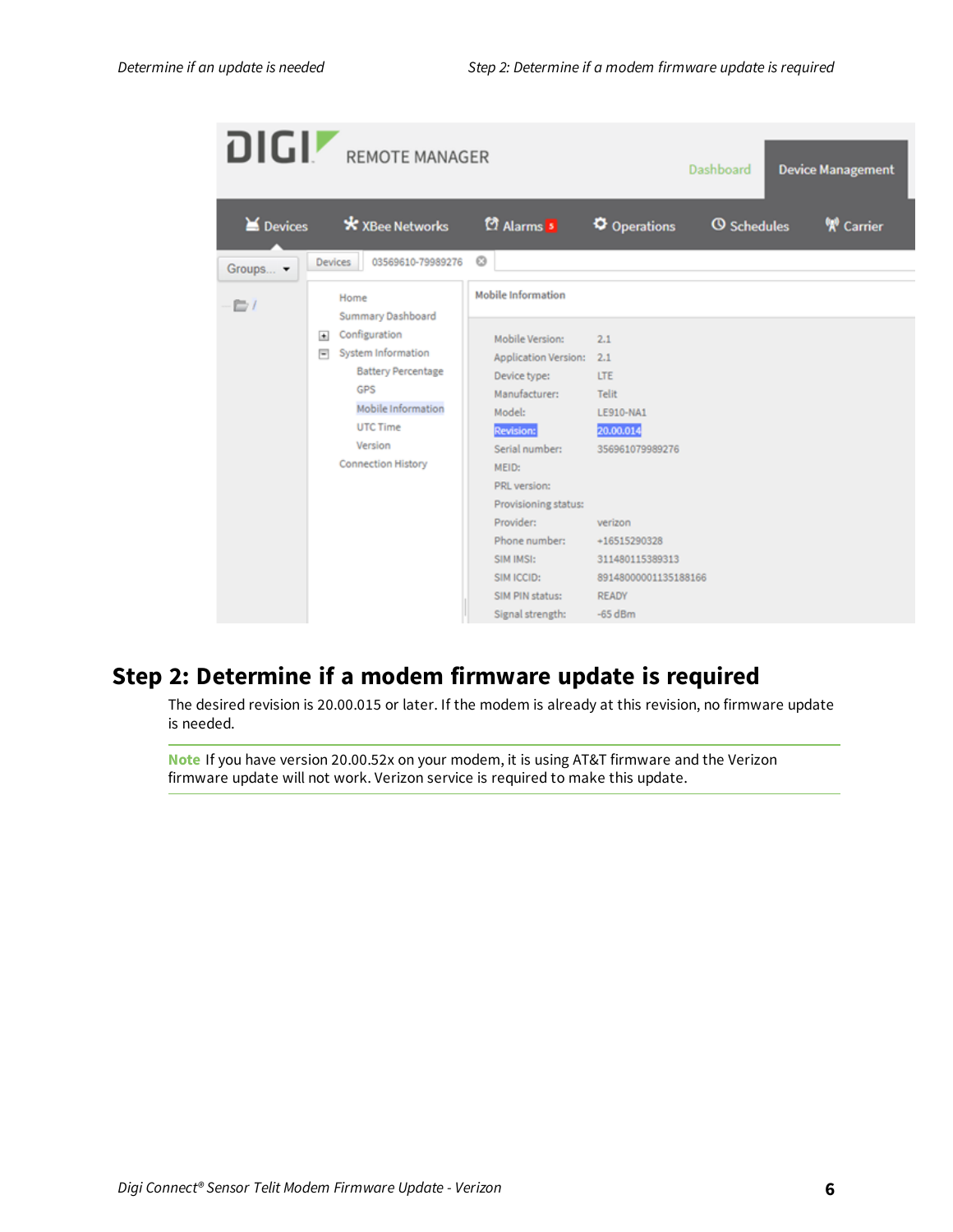# <span id="page-6-0"></span>**Update the modem firmware over the air (FOTA)**

This section describes how to update the modem over the air. The update process is initiated from the Digi Remote Manager. It requires a working cellular connection. It does not require physical access to the device.

## <span id="page-6-1"></span>**Prerequisites**

- Remote manager account
- Device ID of the Connect Sensor to update
- **n** Modem IMEI
- fota.exe application (PN [80010027\)](ftp://ftp1.digi.com/support/telit/80010027.zip)

#### <span id="page-6-2"></span>**Step 1: Find the modem firmware revision**

- 1. Open a web browser and navigate to [https://remotemanager.digi.com.](https://remotemanager.digi.com/)
- 2. Log into your account.
- 3. Click on the **Device Management** tab.
- 4. Find your device using the device ID.

The device ID looks like: 00010000-00000000-03569610-79989276. It contains the IMEI of the modem. You will need the device ID later in the FOTA process.

- 5. Double-click on the device ID to open the device properties.
- 6. Select **System Information > Mobile Information**.
- 7. Note the current revision number in the **Revision** field.

#### <span id="page-6-3"></span>**Step 2: Determine the update string**

Find the firmware revision below, and copy the corresponding update string.

#### *Model LE910-SV1 and Revision 20.00.012.2*

**Update file name**: UpdPkg\_LE910\_SV1\_1G\_20.00.012.2\_20.00.015.0.bin

**Patch size**: 4228650

#### **Update string**:

ZnRwMS5kaWdpLmNvbQAyMQBhbm9ueW1vdXMAdGVzdABzdXBwb3J0L3RlbGl0AFVwZFBrZ19MRTkxM F9TVjFfMUdfMjAuMDAuMDEyLjJfMjAuMDAuMDE1LjAuYmlu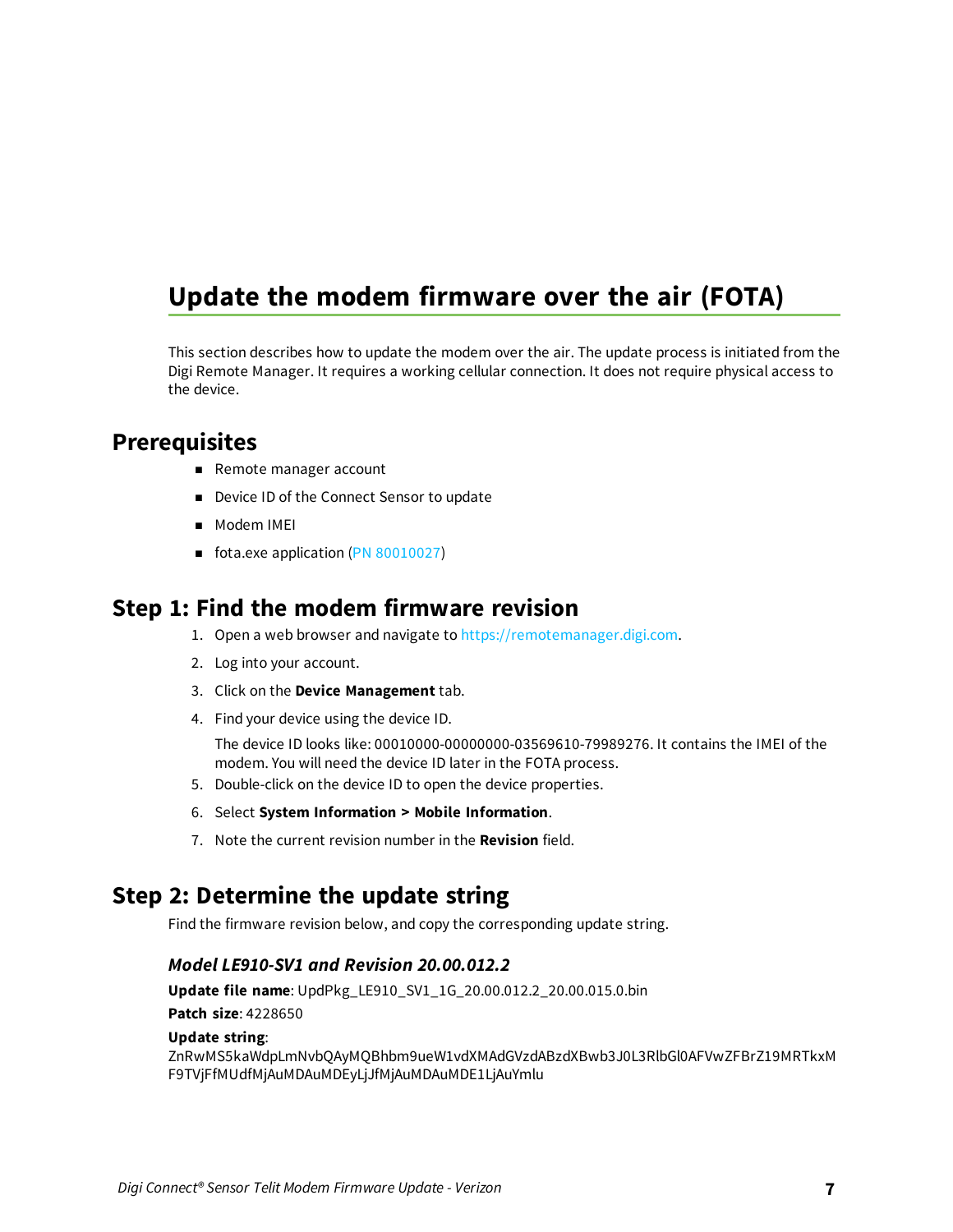#### *Model LE910-SV1 and Revision 20.00.012.3*

**Update file name**: UpdPkg\_LE910\_SV1\_1G\_20.00.012.3\_20.00.015.0.bin

**Patch size**: 4232406

#### **Update string**:

ZnRwMS5kaWdpLmNvbQAyMQBhbm9ueW1vdXMAdGVzdABzdXBwb3J0L3RlbGl0AFVwZFBrZ19MRTkxM F9TVjFfMUdfMjAuMDAuMDEyLjNfMjAuMDAuMDE1LjAuYmlu

#### *Model LE910-SV1 and Revision 20.00.012.8*

**Update file name**: UpdPkg\_LE910\_SV1\_1G\_20.00.012.8\_20.00.015.0.bin

**Patch size**: 4165114

#### **Update string**:

ZnRwMS5kaWdpLmNvbQAyMQBhbm9ueW1vdXMAdGVzdABzdXBwb3J0L3RlbGl0AFVwZFBrZ19MRTkxM F9TVjFfMUdfMjAuMDAuMDEyLjhfMjAuMDAuMDE1LjAuYmlu

#### *Model LE910-NA1 and Revision 20.00.012.4 or 20.00.522.4*

**Update file name**: UpdPkg\_LE910\_SV1\_1G\_SKU\_20.00.012.4\_20.00.015.0.bin

**Patch size**:

#### **Update string**:

ZnRwMS5kaWdpLmNvbQAyMQBhbm9ueW1vdXMAdGVzdABzdXBwb3J0L3RlbGl0AFVwZFBrZ19MRTkxM F9TVjFfMUdfU0tVXzIwLjAwLjAxMi40XzIwLjAwLjAxNS4wLmJpbg==

#### *Model LE910-NA1 and Revision 20.00.012.7 or 20.00.522.7*

**Update file name**: UpdPkg\_LE910\_SV1\_1G\_SKU\_20.00.012.7\_20.00.015.0.bin

**Patch size**: 4167370

#### **Update string**:

ZnRwMS5kaWdpLmNvbQAyMQBhbm9ueW1vdXMAdGVzdABzdXBwb3J0L3RlbGl0AFVwZFBrZ19MRTkxM F9TVjFfMUdfU0tVXzIwLjAwLjAxMi43XzIwLjAwLjAxNS4wLmJpbg==

#### <span id="page-7-0"></span>**Generate update strings for other revisions**

If your firmware version is not listed above, run the fota application from a Windows command prompt. For example:

#### **C:\>fota ftp1.digi.com 21 anonymous test support/telit UpdPkg\_LE910\_SV1\_ 1G\_20.00.012.2\_20.00.015.0.bin**

ZnRwMS5kaWdpLmNvbQAyMQBhbm9ueW1vdXMAdGVzdABzdXBwb3J0L3RlbGl0AFVwZFBrZ19MRTkxM F9TVjFfMUdfMjAuMDAuMDEyLjJfMjAuMDAuMDE1LjAuYmlu

The above strings obtain the modem update file from the Digi FTP server. The APN configured on the modem must have access to the Internet to use this server. This is usually the case if no APN is configured.

If your APN does not provide Internet access, you can use an FTP server on your private network. Place the modem update file on the FTP server. Run the command below to generate the update string. Be sure to substitute your FTP server parameters.

**C:\>fota ftp.example.com 21 login password /path/to/directory UpdPkg\_ LE910\_SV1\_1G\_20.00.012.2\_20.00.015.0.bin**

ZnRwLmV4YW1wbGUuY29tADIxAGxvZ2luAHBhc3N3b3JkAC9wYXRoL3RvL2RpcmVjdG9yeQBVcGRQa2df TEU5MTBfU1YxXzFHXzIwLjAwLjAxMi4yXzIwLjAwLjAxNS4wLmJpbg==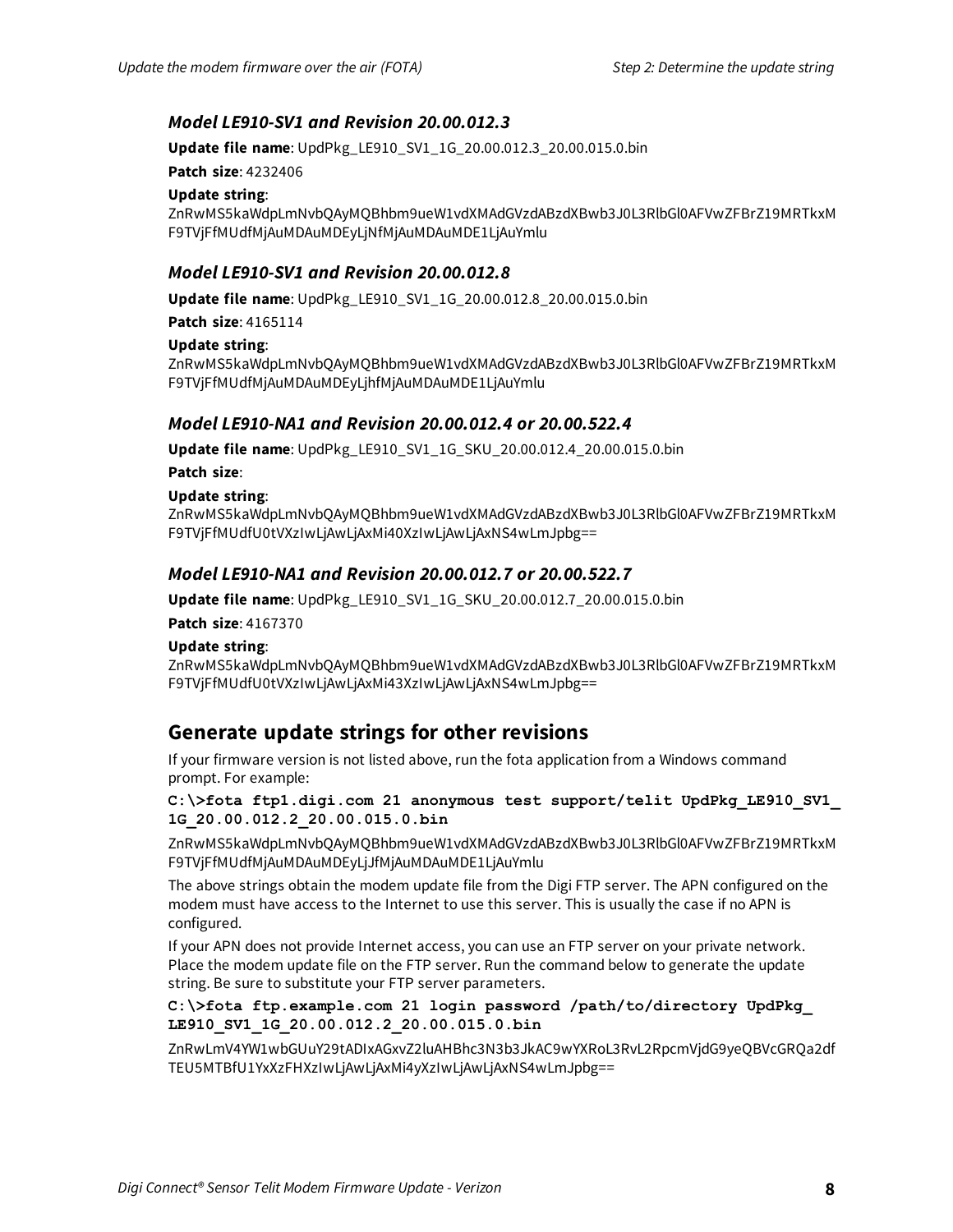## <span id="page-8-0"></span>**Step 3: Initiate the firmware update**

- 1. In the Remote Manager, select **Documentation > API Explorer**.
- 2. Select **Examples/SCI/Data Service/Send Binary Request**.
- 3. A template request (in XML) will appear. Delete the template and replace with XML below.
	- $\blacksquare$  Patch the  $\#$ Device ID# with the correct value from [step](#page-6-2) 1.
	- Patch the  $\#Update$  with the value from [step](#page-6-3) 2.

```
<sci_request version="1.0">
  <data_service allowOffline="true" synchronous="false">
    <targets>
     <device id="#Device ID#"/>
    </targets>
    <requests>
     <device_request target_name="FTP_OTA" format="base64">
        #Update string#
     </device_request>
   </requests>
  </data_service>
</sci_request>
```
- 4. Click **Send**
- 5. Enter your user name and password.

|                | oigi<br><b>REMOTE MANAGER</b><br>Dashboard                                                                    |   | <b>Device Management</b>      |  |  |  |
|----------------|---------------------------------------------------------------------------------------------------------------|---|-------------------------------|--|--|--|
|                | <b>API Explorer</b><br><b>Resources</b>                                                                       |   |                               |  |  |  |
|                | Examples -<br><b>SCI Targets</b><br>Send<br>$Export -$<br>Clear                                               |   |                               |  |  |  |
| Path:          |                                                                                                               |   | <b>Web Services Responses</b> |  |  |  |
| /ws/sci        |                                                                                                               | ▼ | POST /ws/sci 202              |  |  |  |
|                | HTTP Method: ○ GET ● POST ○ PUT ○ DELETE ○ HEAD                                                               |   |                               |  |  |  |
|                | 1 <sci_request version="1.0"></sci_request>                                                                   |   |                               |  |  |  |
| 2              | <data_service_allowoffline="true"_synchronous="false"></data_service_allowoffline="true"_synchronous="false"> |   |                               |  |  |  |
| 3              | <targets></targets>                                                                                           |   |                               |  |  |  |
| 4              | <device_id="00010000-00000000-03569610-79989276"></device_id="00010000-00000000-03569610-79989276">           |   |                               |  |  |  |
| $\overline{5}$ |                                                                                                               |   |                               |  |  |  |
| 6              | <requests></requests>                                                                                         |   |                               |  |  |  |
| $\overline{7}$ | <device_request format="base64" target_name="FTP_OTA"></device_request>                                       |   |                               |  |  |  |
| 8              | ZnRwMS5kaWdpLmNvbQAyMQBhbm9ueW1vdXMAdGVzdABzdXBwb3J0L3R1bG10AFVwZFBrZ19MRTkx                                  |   |                               |  |  |  |
| 9              | MF9TVjFfTkExXzFHX1NLVV8yMC4wMC4wMTQuNF8yMC4wMC4wMTUuMC5iaW4=                                                  |   |                               |  |  |  |
| 10             |                                                                                                               |   |                               |  |  |  |
| 11             |                                                                                                               |   |                               |  |  |  |
| 12             |                                                                                                               |   |                               |  |  |  |
| 13             |                                                                                                               |   | Documentation                 |  |  |  |
| 14             |                                                                                                               |   | See: Programming Guide        |  |  |  |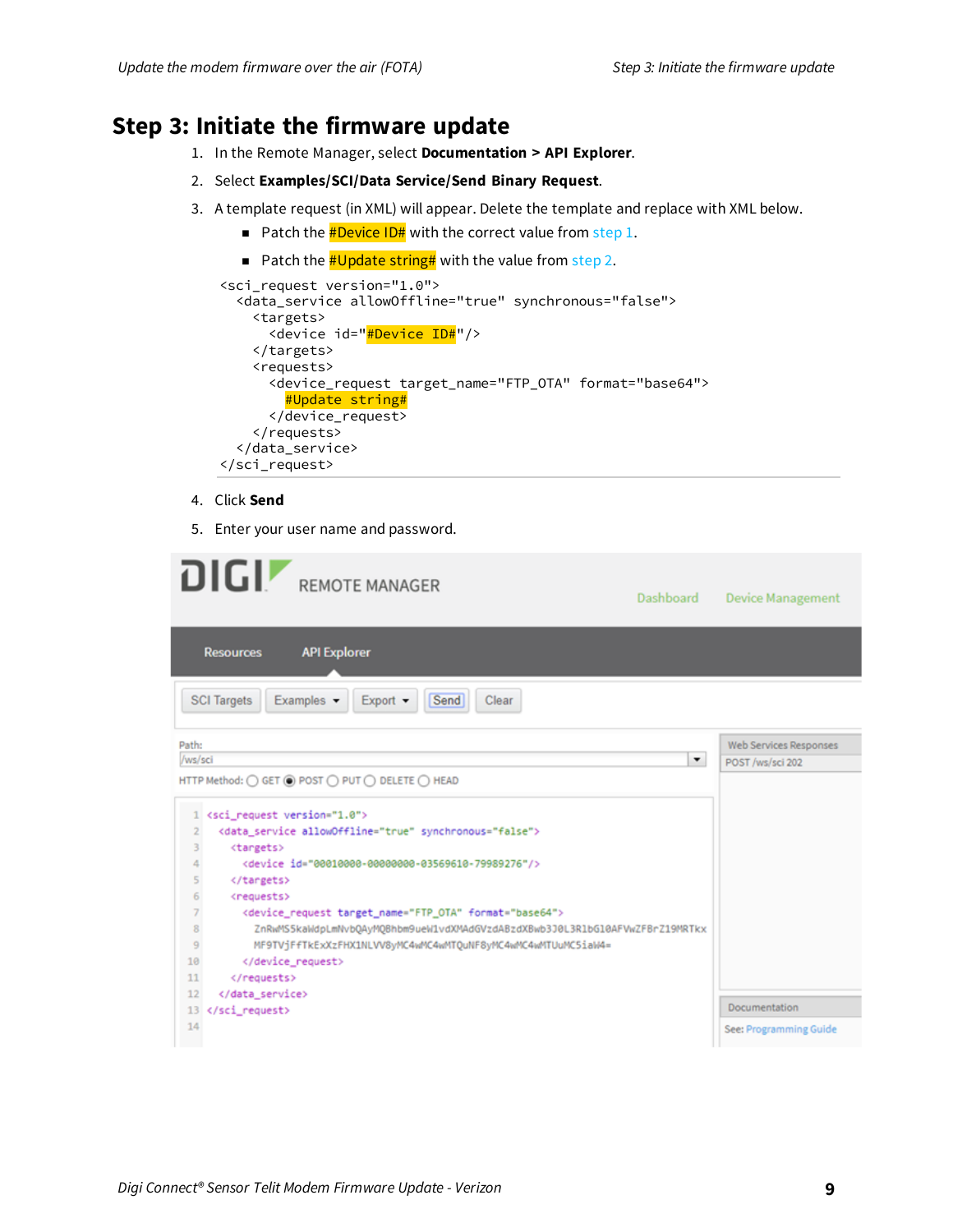The next time the Connect Sensor is scheduled to connect to Remote Manager, it will start the modem firmware update process. To cause the device to connect immediately, press the Wake button on the device.

<span id="page-9-0"></span>Once started, the update will take a few minutes to complete. After the device completes the update, it will reconnect to the Remote Manager the next time it is scheduled.

#### **Updating multiple devices**

The above example shows how to update a single Connect Sensor. More than one device can be updated with a single Remote Manager request.

To update a list of devices, add their device IDs to  $\langle \text{targets}\rangle$  in the request. For example: <targets>

```
<device id="00010000-00000000-03566100-79000697"/>
  <device id="00010000-00000000-03566100-79000698"/>
  <device id="00010000-00000000-03566100-79000699"/>
  <device id="00010000-00000000-03566100-7900069A"/>
  <device id="00010000-00000000-03566100-7900069B"/>
</targets>
```
To update all devices in a Remote Manager group, add the group name to <targets>. For example: <targets>

```
<group path="my_group"/>
</targets>
```
**Note** All devices in the request must have the same modem revision and update string. Devices will individually connect as scheduled and perform the update.

See the *Digi Remote Manager User Guide* and *Digi Remote Manager Programming Guide* on the **Remote Manager Documentation** tab for more information.

#### <span id="page-9-1"></span>**Step 4: Verify that the update was successful**

- 1. In Remote Manager, click on the **Device Management** tab.
- 2. Display the device properties.
- 3. Click **Refresh** at the bottom of the device page.

Click **Yes** if prompted to send as an offline operation.

The information will update the next time the device is scheduled to connect to the Remote Manager.

- 4. Close the **Device** tab.
- 5. Re-open the device tab by double-clicking on your device.
- 6. Select **System Information > Mobile information**.